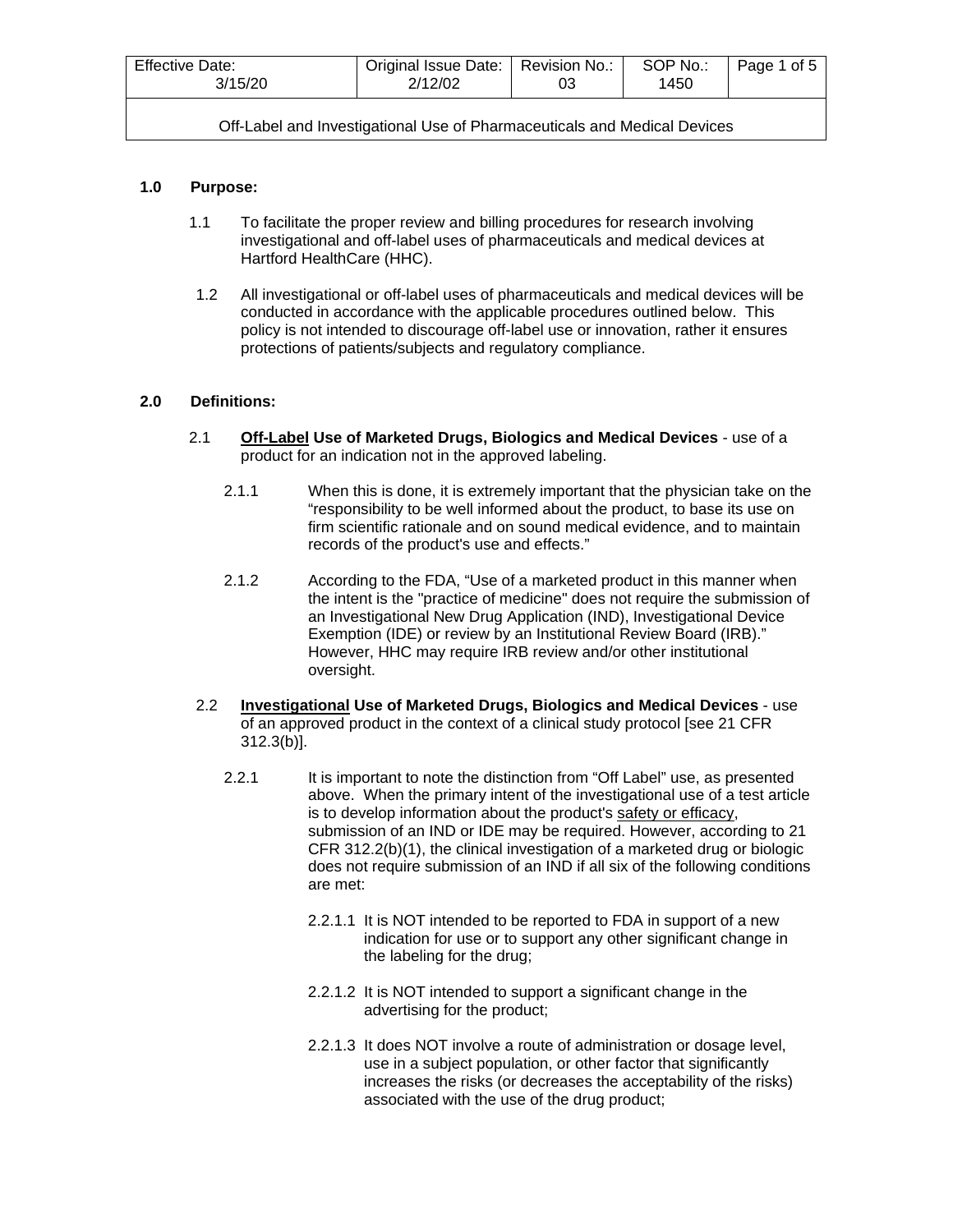| <b>Effective Date:</b><br>3/15/20 | Original Issue Date:   Revision No.:<br>2/12/02 | 03 | SOP No.:<br>1450 | Page 2 of 5 |
|-----------------------------------|-------------------------------------------------|----|------------------|-------------|
|-----------------------------------|-------------------------------------------------|----|------------------|-------------|

- 2.2.1.4 It is conducted in compliance with the requirements for IRB review and informed consent [21 CFR parts 56 and 50, respectively];
- 2.2.1.5 It is conducted in compliance with the requirements concerning the promotion and sale of drugs [21CFR 312.7]; and
- 2.2.1.6 It does NOT intend to invoke 21 CFR 50.24 [Exception from informed consent requirements for emergency research].

## **3.0 Procedure:**

- 3.1 Medical Device Review
	- 3.1.1 Supply Chain Management must be notified of all medical devices not currently used at the hospital prior to product ordering. Supply Chain Management will determine if an application to the Materials Evaluation Committee or other review is required. Supply Chain Management will make the determination as to whether or not the cost of the device during the research trial is acceptable.
	- 3.1.2 Individuals are encouraged to start this review early in the process because activities involving medical devices not currently used will not be approved, irrespective of other approvals, if the charge for the device is greater than the standard utilized for the planned procedure.

## 3.2 Off-Label Use in the Context of Research

- 3.2.1 According to Department of Health and Human Services (DHHS) regulations (45 CFR 46.102), research is defined as "a systematic investigation, including research development, testing and evaluation, designed to develop or contribute to generalizable knowledge."
- 3.2.2 Proposed activities meeting this definition of research must follow HHC Research Institute and Human Research Protection Program (HRPP) policies and procedures to assure compliance with billing and regulatory issues.
- 3.2.3 *In cases were it is unclear whether or not the proposed activity is research or if the device use is subject to IRB review, (and the federal regulations governing obtaining informed consent), HRPP consultation should be sought.*

#### 3.3 Off-Label Use that is Not Research

3.3.1 If the proposed off-label use does not constitute research, then consideration should be given by the physician as to whether or not a "Special Use Informed Consent Form" [or a note is entered into the Patient's medical record indicating that the patient gave specific informed consent to the off-label use] should be signed by the patient. The determination of whether or not a proposed use is an off-label use will depend on whether it is consistent with the FDA-approved labeling of the particular device or pharmaceutical.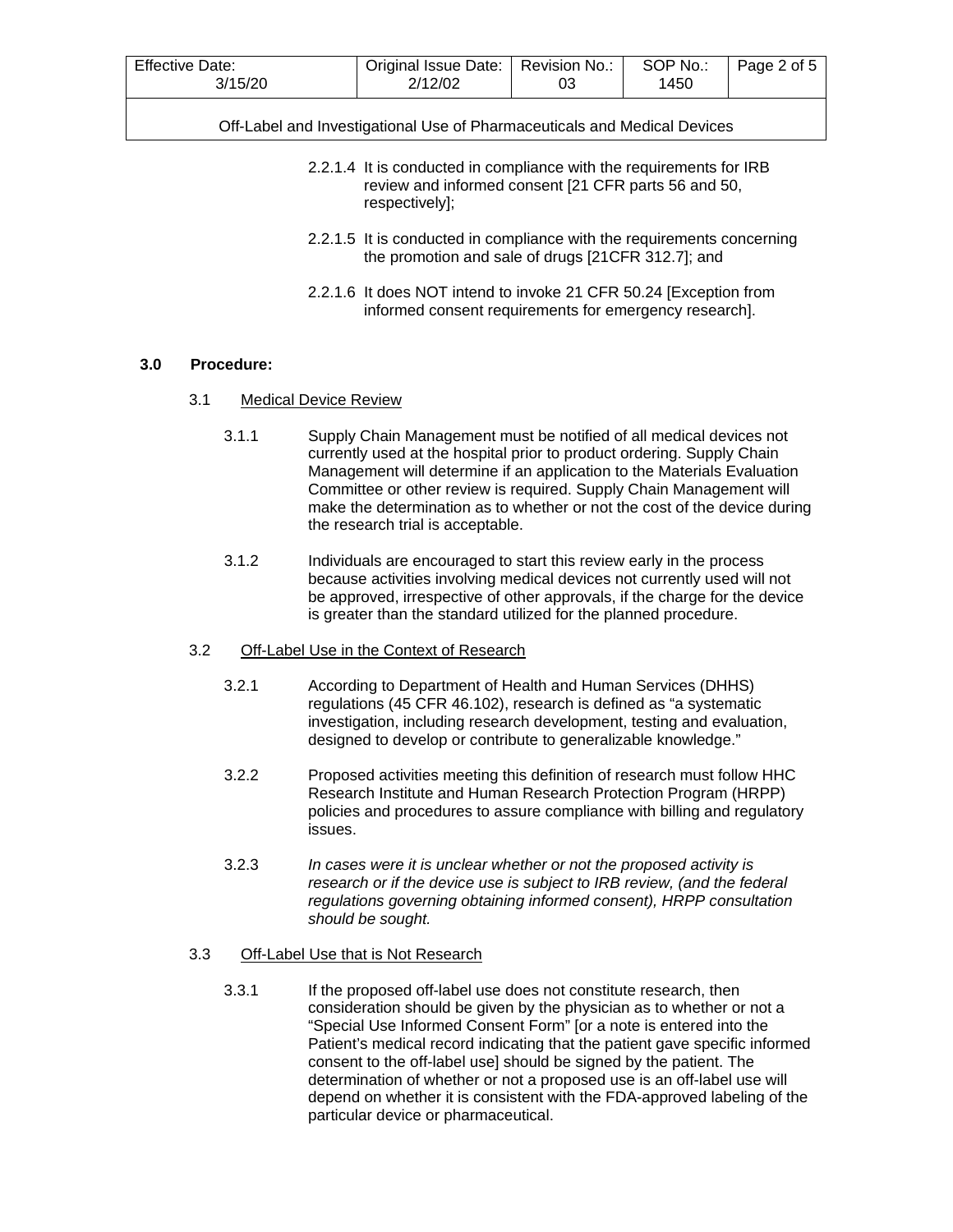| <b>Effective Date:</b> | Original Issue Date:   Revision No.: | SOP No.: | Page 3 of 5 |
|------------------------|--------------------------------------|----------|-------------|
| 3/15/20                | 2/12/02                              | 1450     |             |

- 3.3.2 The physician must determine whether or not the Director of Health Information Management (HIM) needs to be notified to alert the department that the CPT code for the procedure or treatment may be changed to reflect that the special use alters the service as described by its CPT code description. For example, if a procedure becomes substantially more or less complex because of the off-label use of a medical device, there is likely to be a change in the CPT code designation.
- 3.3.3 Medicare reimbursement for the use of the device must be clarified. Medicare will not provide coverage for non-approved FDA devices ("Category B devices") used outside of a clinical trial. Accordingly, the Hospital's position is that such devices not FDA approved are not to be used outside of approved clinical trials.

*Note of explanation:* This position is predicated on the unlikely coverage of such services by Medicare. However, the law is unclear with respect to whether the medical services or procedures performed while using approved devices off label are covered. We assume that such services are covered if the use of the device is incident to the medical services and does not alter the service as described by its CPT code description. However, Medicare coverage of such services is unlikely, if a medical procedure or service is performed solely for the purpose of using the non-approved device and such use is outside of an approved clinical trial.

If the FDA has approved a medical device or drug, coverage for an offlabel use of that drug or device is generally at the discretion of the individual Medicare contractor. Although the Medicare Program Manuals do not specifically address coverage decisions with respect to off-label uses of approved medical devices, such decisions seem to be analogous to coverage decisions regarding off-label uses of FDA-approved drugs. For example, coverage of an off-label use of an FDA-approved drug (as long as the FDA has not specified such use as non-approved) is determined by taking into consideration the generally accepted medical practice in the community (See Medicare Hospital Manual §210.3). According to the Medicare Carriers Manual, FDA-approved drugs used for off-label purposes may be covered if the carrier determines the use to be medically accepted by taking into consideration major drug compendia, authoritative medical literature and/or accepted standards of medical practice (See Medicare Carriers Manual §2049.4).

3.3.4 Coverage questions should be discussed with the Corporate Reimbursement Director in the Finance Department before submitting claims to Medicare. Information regarding the device, patient diagnosis, and treatment procedure must be provided in order for a coverage determination to be made.

# 3.4 Use of Investigational Devices (not FDA approved) in Research

3.4.1 The use of investigational devices, that is those devices which have not yet received approval by the FDA, must be covered under a research protocol, and approved by the Institutional Review Board (IRB). As a part of the research application process, an Investigational Device Exemption (IDE) application must be filed with the FDA. Many times the company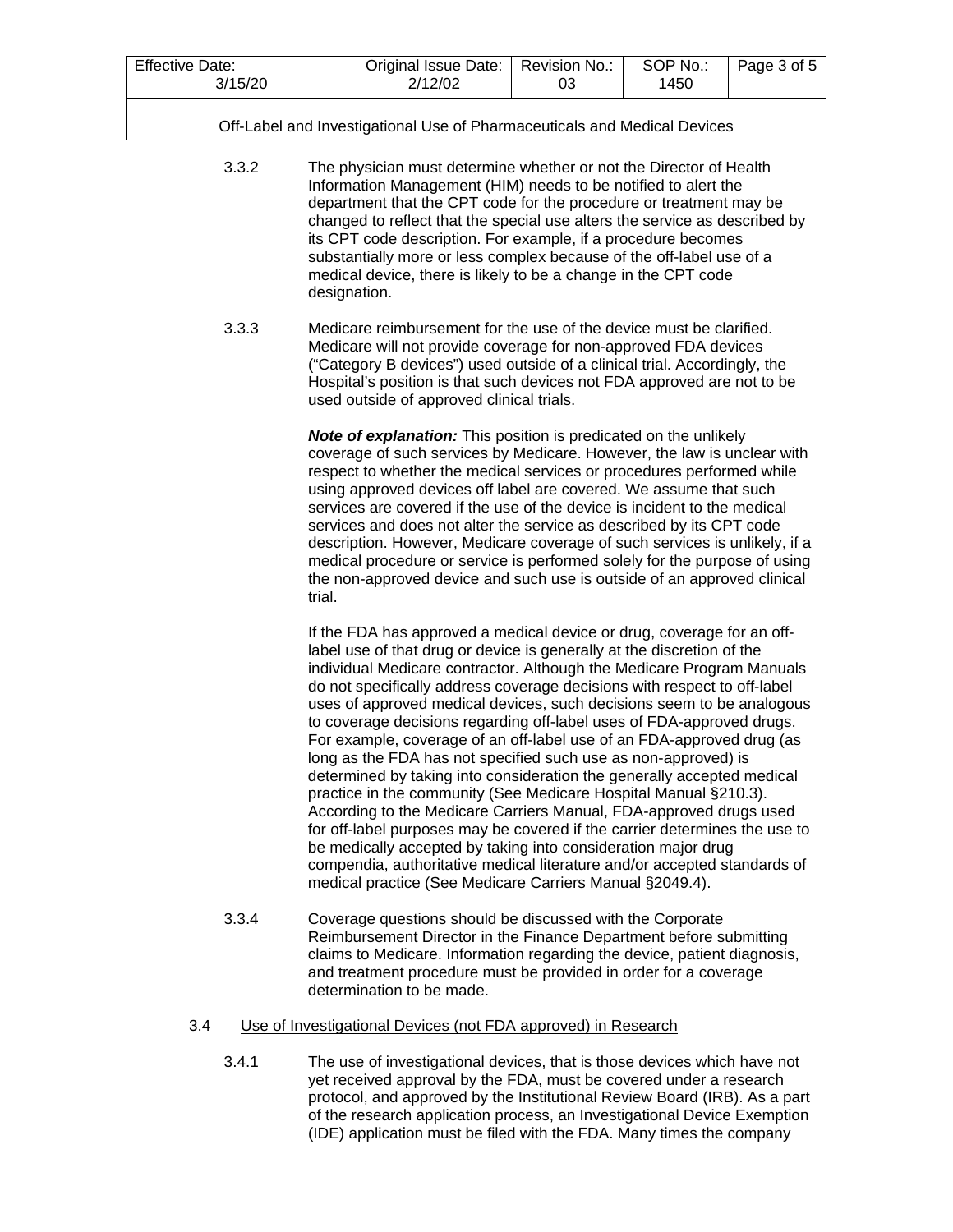| <b>Effective Date:</b> | Original Issue Date:   Revision No.: |    | SOP No.: | Page 4 of 5 |
|------------------------|--------------------------------------|----|----------|-------------|
| 3/15/20                | 2/12/02                              | 03 | 1450     |             |

supplying the device will already have an IDE on file, and if the use of the device is as described by a company protocol, the company IDE will suffice. If this is not the case, the HRPP Office can provide guidance on how to submit an IDE application to the FDA.

- 3.4.2 Hospital reimbursement for the investigational device and patient hospitalization must be clarified prior to the scheduling of the patient's procedure, to ensure that there is adequate coverage of the costs associated with the use of this device. In order to accomplish this, the physician must consult the HHC Research Institute Grants Manager. If the patient is covered by Medicare, our local carrier must be notified of the planned use of such devices. For patients not covered by Medicare, approval for payment of the hospitalization and device by the patient's 3rd party payer must occur prior to scheduling the procedure. All of this activity must be coordinated by the HHC Research Institute Grants Manager.
- 3.4.3 Admitting must be notified that the patient is a research patient when the investigational procedure is scheduled. Therefore, scheduling for these procedures should be coordinated by the financial coordinator in Research Administration. This will help ensure that the proper billing occurs for such patients, and that charges that are not part of routine care and covered by research budgets are charged to the research project's cost center, and not to the patient or 3rd party payer.
- 3.4.4 The physician must either file a copy of the informed consent for research in the medical record or document in the patient's chart that he or she has been treated utilizing an investigational device, and specify the name of the research protocol for the particular procedure. This is extremely important, because it allows HIM coding staff to distinguish research procedures using investigational devices from conventional clinical care.

# **4.0 Documentation:**

4.1 N/A

# **5.0 References:**

- 5.1 FDA Guidance: "Off-Label" and Investigational Use Of Marketed Drugs, Biologics, and Medical Devices - Information Sheet [\(http://www.fda.gov/RegulatoryInformation/Guidances/ucm126486.htm](http://www.fda.gov/RegulatoryInformation/Guidances/ucm126486.htm) )
- 5.2 Centers for Medicare & Medicaid Services, Publication #10 The Hospital Manual (210.3 – Drugs and Biological)
- 5.3 Centers for Medicare & Medicaid Services, Publication #14 The Carriers Manual (2049 – Drugs and Biological)